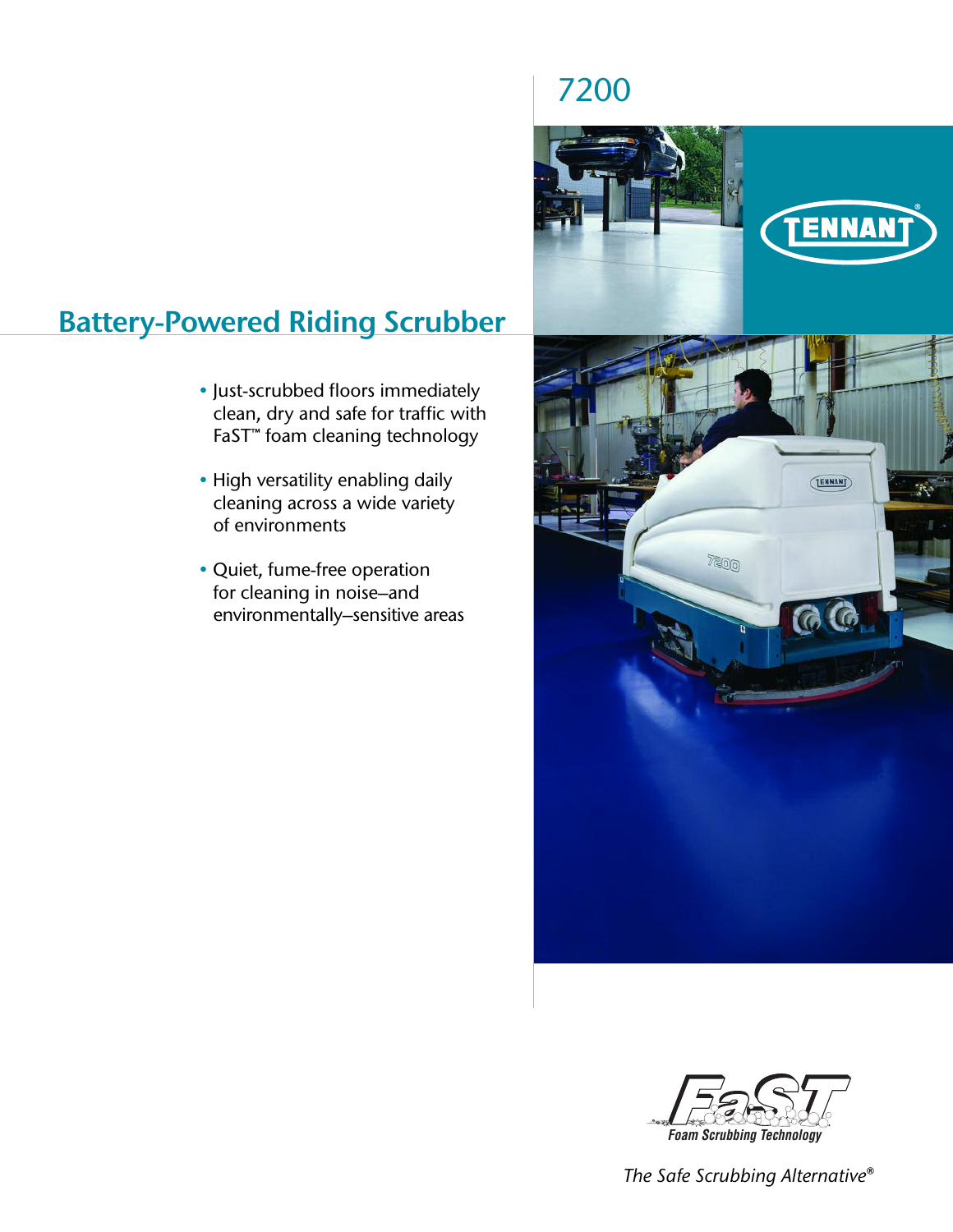# **Industrial-strength cleaning performance from a versatile, compact riding scrubber**

The 7200 battery scrubber delivers superior cleaning results down aisles, around corners, and even in tight spots with legendary Tennant durability and reliability.

### **Quiet, fume free performance**

Over 3 hours of quiet battery-powered run-time, means the 7200 cleans in even the most noise-sensitive environments.

### **Low maintenance, worry-free operation**

Superior engineering provides maximum up-time and worry-free operation to keep the 7200 operating efficiently for the life of the machine.

### **Increased productivity with innovative FaST**

With so little water required to create high-performance FaST foam, operators clean up to three times long between empty/fill stops.



# MUST-HAVE OPTIONS

**Sweep and scrub with one machine** Choose the optional sweeper attachment with dust control for efficient, effective pre-sweeping.

### **Improved tank clean-out**

With the positive drain control, empty the recovery tank quickly and easily with more control over where the recovered water flows.

### **Extend your cleaning reach**

Add an optional off-aisle power wand with a 10' hose for greater flexibility in hard-toreach areas.

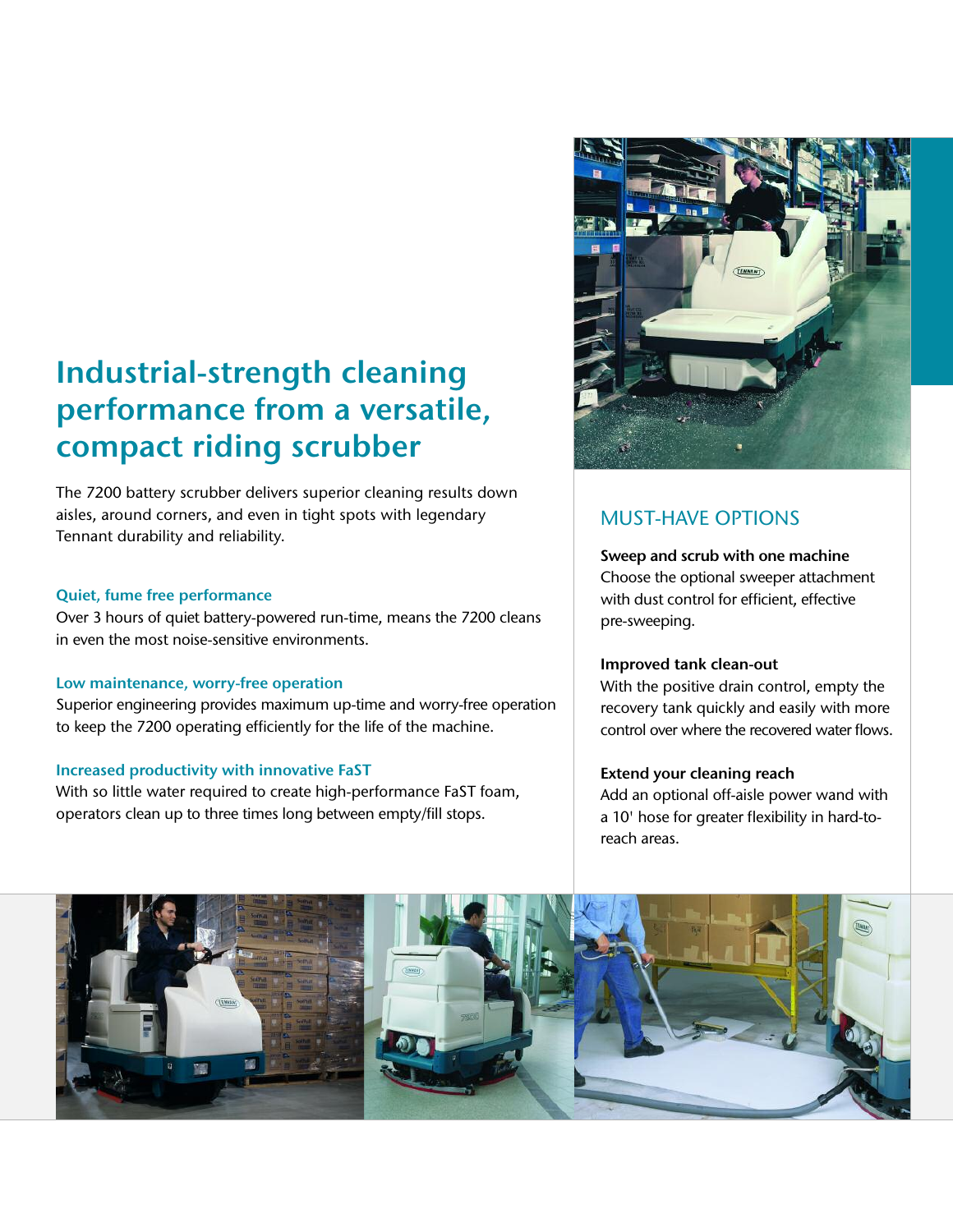

### **FaST FLOORS ARE SAFER FLOORS**

FaST is the only automatic scrubbing system certified to increase floor traction up to 21% by the National Floor Safety Institute, reducing the risk of slip-and-fall.

FaST foam cleans so well, it uses 70% less solution to remove existing soil, as well as old, slippery detergent residue resulting in clean, higher-traction floors.

With the self-contained FaST-PAK™, operators are safer, never handling chemicals.

FaST foam uses up to 70% less water and 90% less detergent – conserving water, reducing waste disposal, and making FaST the safest environmental choice.





**A Increase productivity and extend run time** with large-capacity batteries housed in an easy-to-access compartment.

**Reduce maintenance and maximize cleaning time** with quick, easy, no-tool brush and squeegee adjustments.

**B**

**Exceptional pick-up of virtually all water and residue** from an equal-traction parabolic squeegee.

**C**

**D Customize to meet specific cleaning needs** with a choice of cylindrical or disc brushes and a wide variety of accessories.

# **E**

**Reduce training and maximize productivity** with hydraulic power steering and one-button, easy-to-operate power control panel.